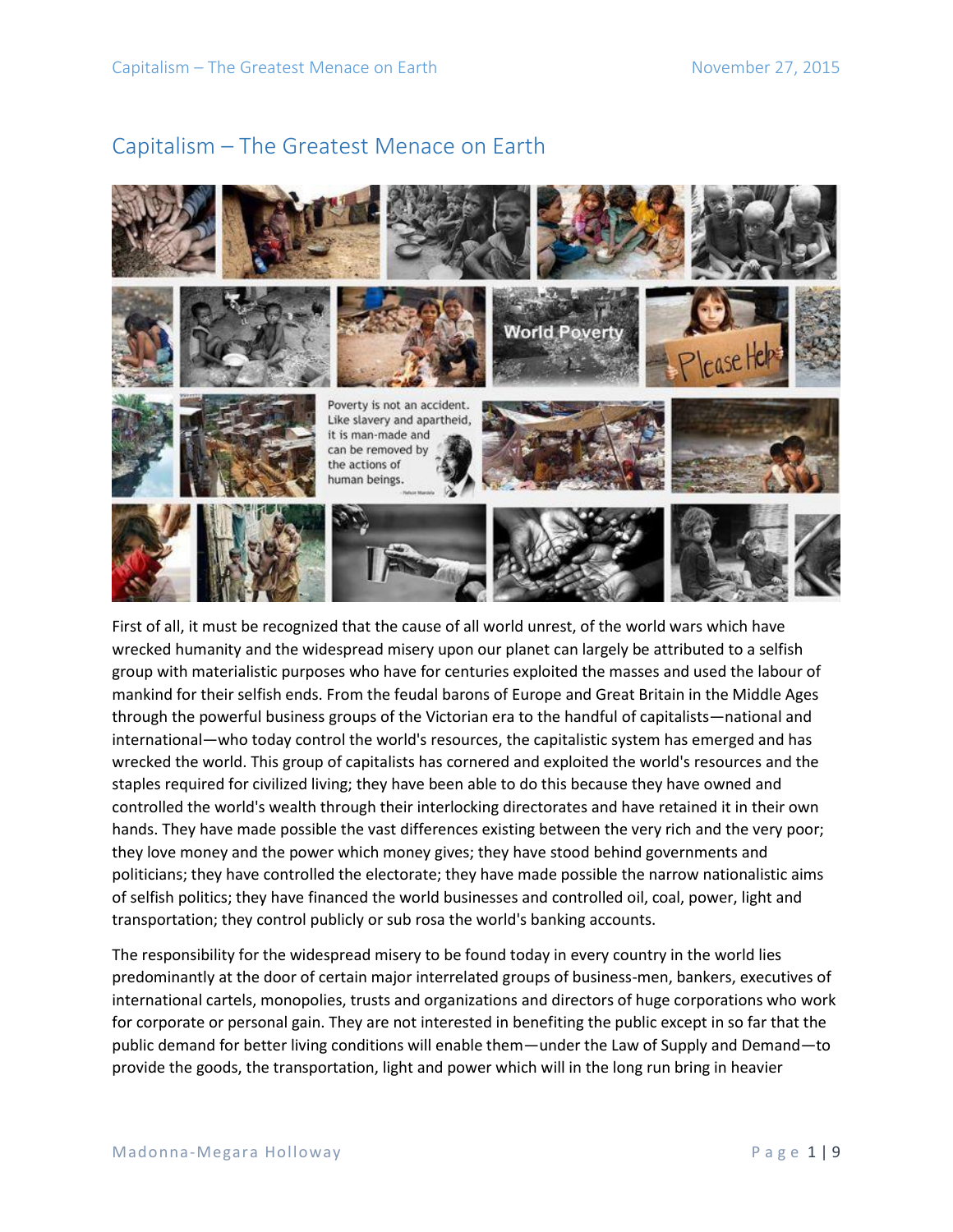financial returns. Exploitation of man-power, the manipulation of the major planetary resources and the promotion of war for private or business profit are characteristic of their methods.

In every nation, such men and organizations—responsible for the capitalistic system—are to be found. The ramifications of their businesses and their financial grasp upon humanity are active in every land. They form an international group, closely interrelated, working in complete unity of idea and intention and knowing and understanding each other. These men work together through interlocking directorates, under false names and through deceptive organizations, aided by neutrals of their own way of thinking. They are organized; their goals remain unchanged; their international relationships remain unbroken; they constitute the greatest menace mankind faces today; they control politics; they buy prominent men in every nation; they insure silence through threat, cash and fear; they amass wealth and buy a spurious popularity through philanthropic enterprise; their families live soft and easy lives and seldom know the meaning of God-ordained work; they surround themselves with beauty, luxury and possessions and shut their eyes to the poverty, stark unhappiness, lack of warmth and decent clothing, the starvation and the ugliness of the lives of the millions by whom they are surrounded; they contribute to charities and church agencies as a salve to their consciences or to avoid income taxes; they provide work for countless thousands but see to it that these thousands receive so small a wage that real comfort, leisure, culture and travel are impossible.



"Private capital tends to become concentrated in few hands.. The result is an oligarchy of private capital the enormous power of which cannot be effectively checked even by a democratically organized political society." - Albert Einstein -

The above is a terrible indictment. It can, however, be substantiated a thousand times over; it is breeding revolution and a growing spirit of unrest. The masses of the people in every land are aroused and awakening and a new day is dawning. A war is starting between the selfish monied interests and the mass of humanity who demand fair play and a right share of the world's wealth.

There are those, however, within the capitalistic system who are aware of the danger with which the monied interests are faced and whose natural tendency is to think along broader and more humanitarian lines. These men fall into two main groups:

**First**, those who are real humanitarians, who seek the good of their fellowmen and who have no desire to exploit the masses or to profit by the misery of others. They have risen to place and power through their sheer ability or through inherited business position and they cannot avoid the responsibility of the disposal of the millions in their hands. They are frequently rendered helpless by their fellow executives and their hands are largely tied by the existing rules of the game, by their sense of responsibility to their stockholders and by the realization that, no matter what they do—fight or resign—the situation remains unchanged. It is too big for the individual. They remain, therefore, relatively powerless. They are fair and just, decent and kind, simple in their way of life and with a true sense of values, but there is little of a potent nature that they can do.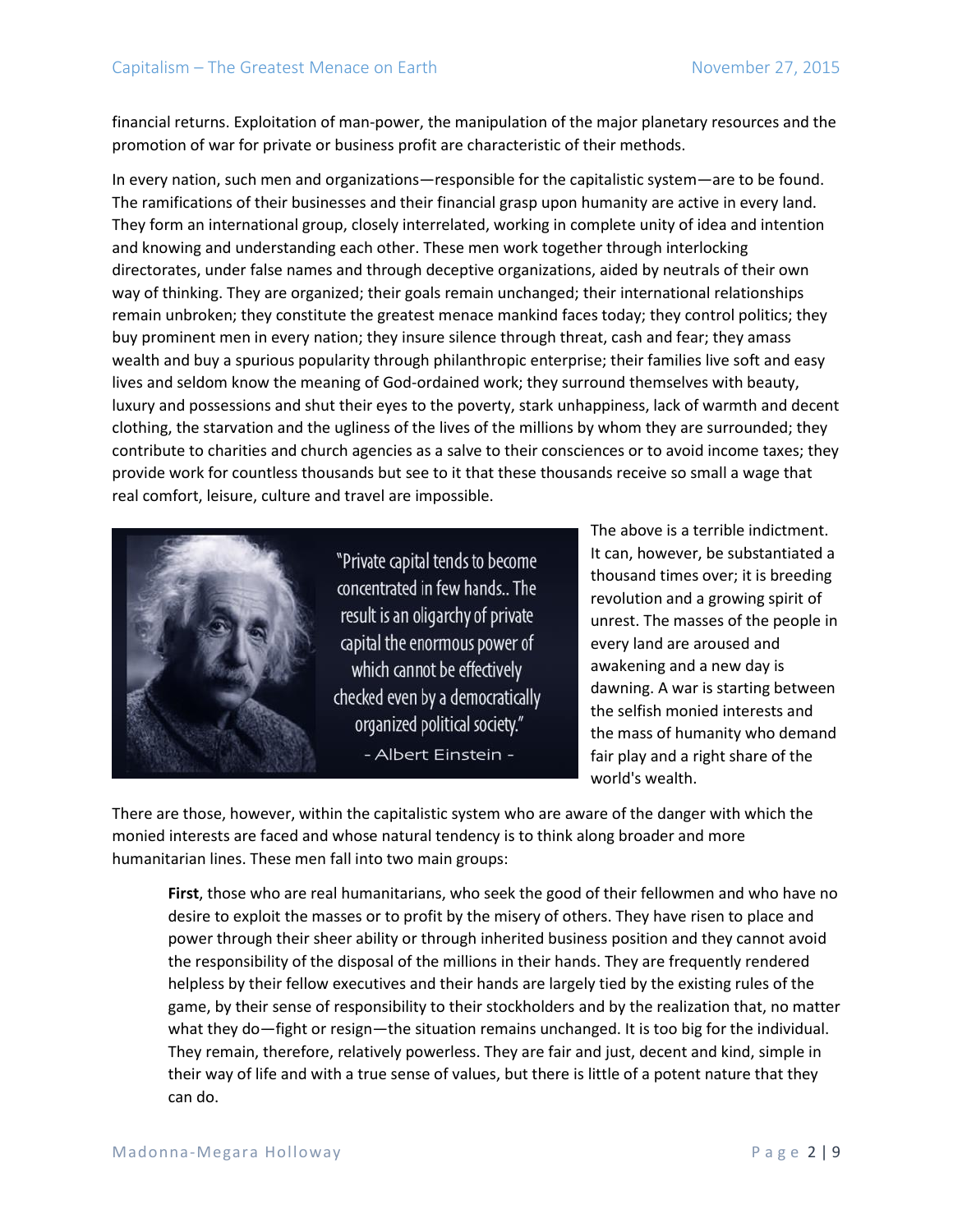**Second**, those who are clever enough to read the signs of the times; they realize that the capitalistic system cannot continue indefinitely in the face of humanity's rising demands and the steady emerging of the spiritual values. They are beginning therefore to change their methods and to universalize their businesses and to institute cooperative procedures with their employees. Their inherent selfishness prompts the change and the instinct of self-preservation determines their attitudes. In between these two groups are those who belong to neither the one nor the other; they are a fruitful field for the propaganda of the selfish capitalist or the unselfish humanitarian.

It might be well to add here that the selfish thinking and the separative motivation which distinguishes the capitalistic system is also to be found in the small and unimportant business men—in the corner grocery, the plumber and the haberdasher who exploits his employees and deceives his customers. It is the universal spirit of selfishness and the love of power.

#### **LET US NOW LOOK AT THE OPPOSING GROUP—LABOUR.**

A powerful group, representing the capitalistic system, both national and international, and an equally powerful group of labour unions and their leaders, face each other today. Both groups are national and international in scope. It remains to be seen which of the two will eventually control the planet or if a third group made up of practical idealists may not emerge and take over. The interest of the spiritual workers in the world today is not on the side of the capitalists nor even of labour, as it is now functioning; it is on the side of humanity.

For thousands of years, if history is to be believed, the wealthy landowners, the institutional heads of tribes, the feudal lords, the slave owners, merchants or business executives have been in power; they exploited the poor; they searched for the maximum output at the minimum cost. It is no new story. In the Middle Ages, the exploited workmen, the skilled craftsmen and cathedral builders began to form guilds and lodges for mutual protection, for joint discussion and frequently to promote the finest type of craftsmanship. These groups grew in power as the centuries slipped by yet the position of the employed man, woman or child remained deplorable.

With invention of machinery and the inauguration of the machine age during the 18th and 19th centuries, the condition of the labouring elements of the population became acutely bad; living conditions were abominable, unsanitary and dangerous to health, owing to the growth of urban areas around factories. They still are, as witness the housing problem of munitions workers during the past several years and the situation around the coal fields both in the States and Great Britain. The exploitation of children increased. The sweat-shop flourished; modern capitalism came into its own and the sharp distinction between the very poor and the very rich became the outstanding characteristic of the Victorian era. From the angle of the planned evolutionary and spiritual development of the human family, leading to civilized and cultural living and to fair play and equal opportunity for all, the situation could not have been worse. Commercial selfishness and wild discontent flourished. The very rich flaunted their superior status in the faces of the very poor, paralleled with a patronizing paternalism. The spirit of revolution grew among the herded, overworked masses who, by their efforts, contributed to the wealth of the rich classes.

The spiritual principle of Freedom became increasingly recognized and its expression demanded. World conditions tended in the same direction. Movements of every kind became possible, symbolizing this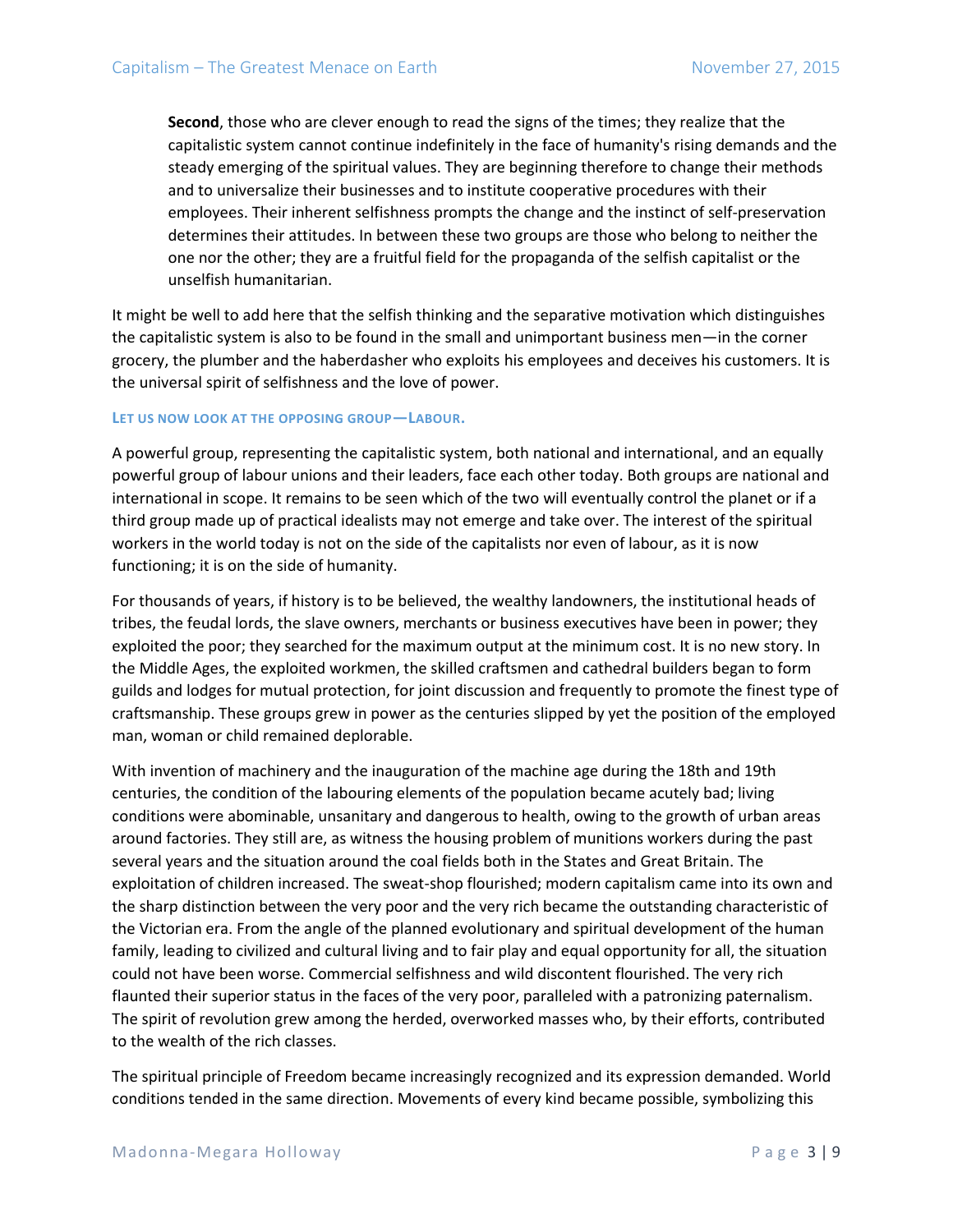### THE FOUR FREEDOMS- JANUARY 6, 1941

In the future days, which we seek to make secure, we look forward to a world founded upon four essential human freedoms.

The first is **freedom of speech** and expression everywhere in the world.

The second is **freedom of every person to worship god in his own way**—everywhere in the world.

The third is **freedom from want**—which, translated into world terms, means economic understandings which will secure to every nation a healthy peacetime life for its inhabitants—everywhere in the world.

The fourth is **freedom from fear**—which, translated into world terms, means a worldwide reduction of armaments to such a point and in such a thorough fashion that no nation will be in a position to commit an act of physical aggression against any neighbour—anywhere in the world.

### FRANKLIN D. ROOSEVELT

growth and the demand for freedom. The machine age was succeeded by the age of transportation, of electricity, of railroads, the automobile, and the airplane. The age of communications paralleled this also, giving us the telegraph, the telephone, the radio and today, television and radar. All these merged into the present age of science which has given us the liberation of atomic energy and the potentialities inherent in the discovery. In spite of the fact that a machine can do the work of many men, which greatly contributed to the wealth of the man with capital, fresh industries and the growth of worldwide means of distribution provided new fields of employment and the demands of the most materialistic period the world has ever seen gave a great impetus to capital and provided jobs for countless millions. Educational facilities also grew and with this came the demand by the labouring classes for better

living conditions, higher pay and more leisure. This the employers have constantly fought; they organized themselves against the demands of the awakening mass of men and precipitated a condition which forced labour to take action.

Groups of enlightened men in Europe, Great Britain and the United States began to agitate, to write books which were widely read, to start discussions, and to urge the monied classes to awaken to the situation and to the appalling living conditions under which the labouring class and peasantry lived. The abolitionists fought slavery—whether of Negroes or of whites, of children or of adults. A rapid developing free press began to keep the "lower classes" informed of what was going on; parties were formed to end certain glaring abuses; the French Revolution, the writings of Marx and of others, and the American Civil War all played their part in forcing the issue of the common man. Men in every country determined to fight for freedom and their proper human rights.

Gradually employees and labourers came together for mutual protection and their just rights. The Labour Union movement came into being eventually with its formidable weapons: education for freedom and the strike. Many discovered that in union there is strength and that together they could defy the employer and wrest from the monied interests decent wages, better living conditions and that greater leisure which is the right of every man. The fact of the steadily increasing power of labour and of its international strength is well known and a primary modern interest.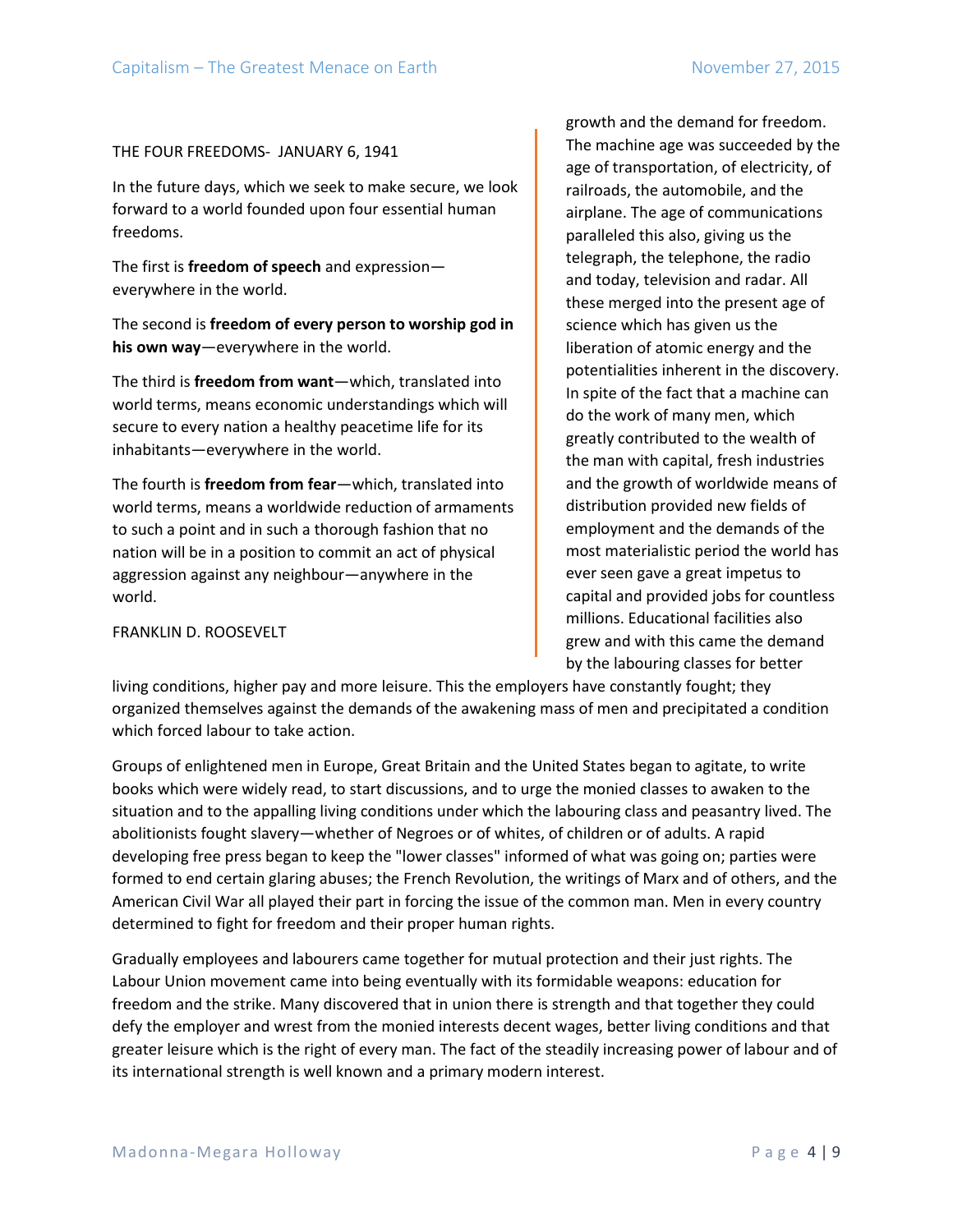

Powerful individuals among the union leaders came to the surface of the movement. Some of the employers, who had the best interests of their workers at heart, stood by them and aided them. They were relatively a small minority but they served to weaken the confidence and power of the majority. The fight of the workers is still going on; gains are steadily being made; shorter hours and better pay are constantly being demanded and when refused the weapon of the strike is used. The use of the strike, so beneficent and helpful in the early days of the rise of labour to power, is now itself becoming a tyranny in the hands of the

unscrupulous and self-seeking. Labour leaders are now so powerful that many of them have shifted into the position of dictators and are exploiting the mass of workers whom they earlier served. Labour is also becoming exceedingly rich and untold millions have been accumulated by the great national organizations everywhere. The Labour Movement is itself now capitalistic.

Labour and Labour Unions have done noble work. Labour has been elevated into its rightful place in the life of the nations and the essential dignity of man has been emphasized. Humanity is being rapidly fused into one great corporate body under the influence of the Law of Supply and of Demand which is a point to be remembered. The destiny of the race and the power to make national and international decisions, affecting the whole of mankind, is passing into the hands of the masses, of the working classes and of the man in the street. The inauguration of the labour unions was, in fact, a great spiritual movement, leading to the uprising anew of the divine spirit in man and an expression of the spiritual qualities inherent in the race.

Yet all is not well with the labour movement. The question arises whether it is not sorely in need of a drastic housecleaning. With the coming-in of labour governments in certain countries, with the growth of democracy and the demand for freedom, with the uprising of the rule of the proletariat in Russia, and the higher educational standard of the race, it might well appear that new, better and different methods may now be used to implement the Four Freedoms and to insure right human relations. If there is a realization

# THE FUTURE

Power in the future lies in the hands of the masses. These masses are moving forward and by the sheer weight of their numbers, by their planned thinking and the rapidly growing interrelation now established between labour movements all over the world, nothing today can stop their progress. The major asset which labour has over capital is that it is working for countless millions whilst the capitalist works for the good of a few. The norm of humanity lies at the heart of the labour movement.

that there should be right human relations among nations, it is obvious that such relations should exist also between capital and labour (composed as both groups are of human beings) and between the quarrelling labour organizations. Labour is today a dictatorship, using threat, fear and force to gain its ends. Many of its leaders are powerful and ambitious men, with a deep love of money and a determination to wield power. Bad housing, poor pay and evil conditions still exist everywhere and it is not in every case the fault of the employer.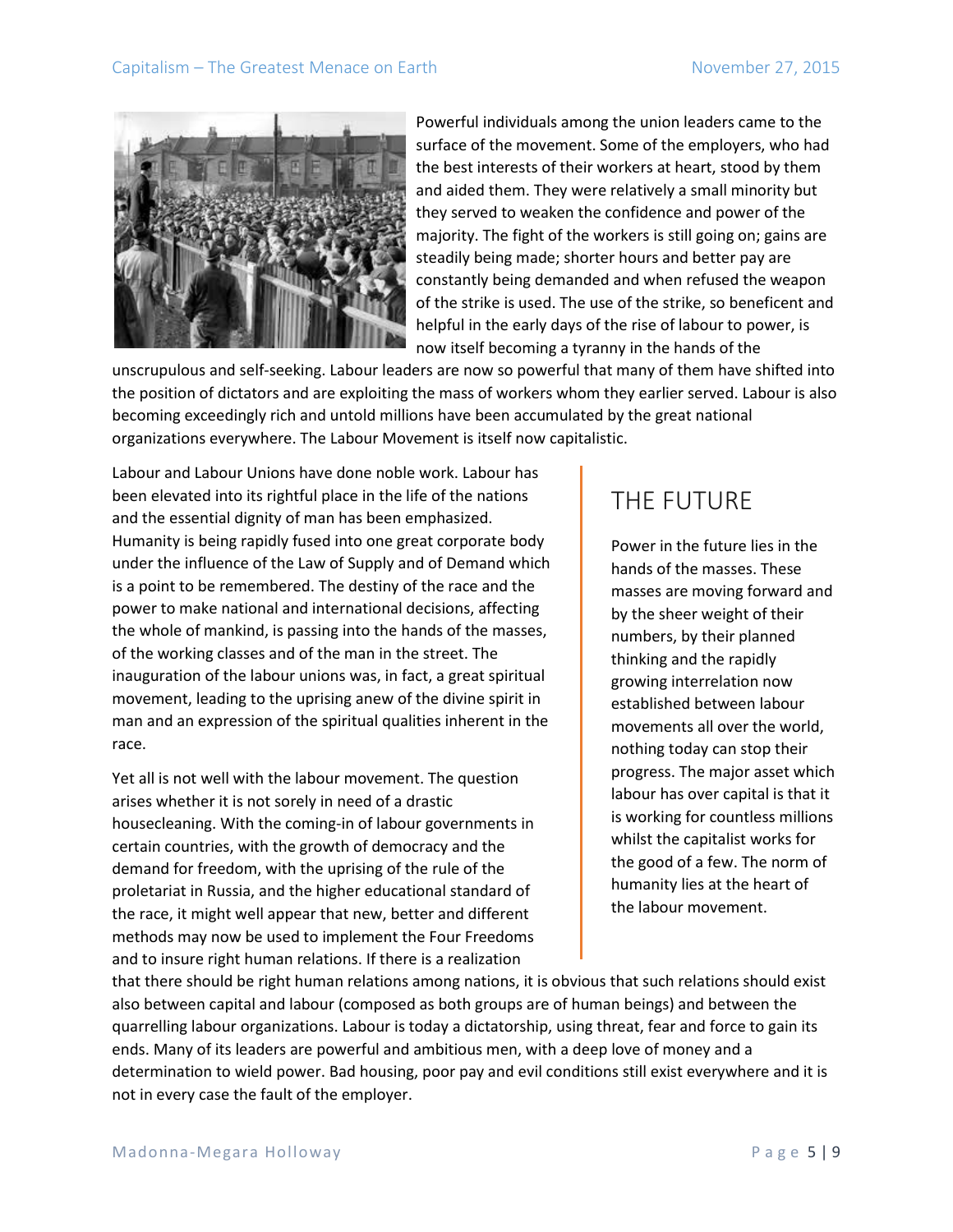Power in the future lies in the hands of the masses. These masses are moving forward and by the sheer weight of their numbers, by their planned thinking and the rapidly growing interrelation now established between labour movements all over the world, nothing today can stop their progress. The major asset which labour has over capital is that it is working for countless millions whilst the capitalist works for the good of a few. The norm of humanity lies at the heart of the labour movement.

We need to grasp somewhat this picture of a world-wide condition of misery, based on both the capitalistic and the labour movements, to see this entire picture realistically and fairly. In some form or another the interplay between capital and labour, between employer and employee and between the monied interests and the exploited masses has been present. With the steam age, the scientific age, the age of electricity and the age of planetary intercommunication, this evil grew and spread. Capital became more and more potent; Labour became increasingly restless and demanding.

Certain questions arise. In the answering of these questions, humanity will solve its problems or, if they remain unsolved, the human race will come to an end.

- 1. Is the capitalistic system to remain in power? Is it entirely evil? Are not capitalists human beings?
- 2. Will labour itself, through its unions and its growing power, vested in its leaders, become a tyranny?
- 3. Can labour and capital form a working agreement or amalgamation? Do we face another type of war between these two groups?
- 4. In what way can the Law of Supply and Demand be implemented so that there is justice for all and plenty for all?
- 5. Must some form of totalitarian control be adopted by the various world governments in order to meet the requirements of supply and demand? Must we legislate for material ends and comfort?
- 6. What standard of living will—in the New Age—seem essential to man? Shall we have a purely materialistic civilization or shall we have a spiritual world trend?
- 7. What must be done to prevent the monied interests from again mobilizing for the exploitation of the world?
- 8. What really lies at the very heart of the modern materialistic difficulty?

This last question can be answered in the well known words: "The love of money is the root of all evil". This throws us back on the fundamental weakness of humanity—the quality of desire. Of this, money is the result and the symbol.

From the simple process of barter and exchange (as practised by the primeval savage) to the intricate and formidable financial and economic structure of the modern world, desire is the underlying cause. It demands the satisfaction of sensed need, the desire for goods and possessions, the desire for material comfort, for the acquisition and the accumulation of things, the desire for power and the supremacy which money alone can give. This desire controls and dominates human thinking; it is the keynote of our modern civilization; it is also the octopus which is slowly strangling human life, enterprise, and decency; it is the millstone around the neck of mankind.

To own, to possess, and to compete with other men for supremacy has been the keynote of the average human being—man against man, householder against householder, business against business,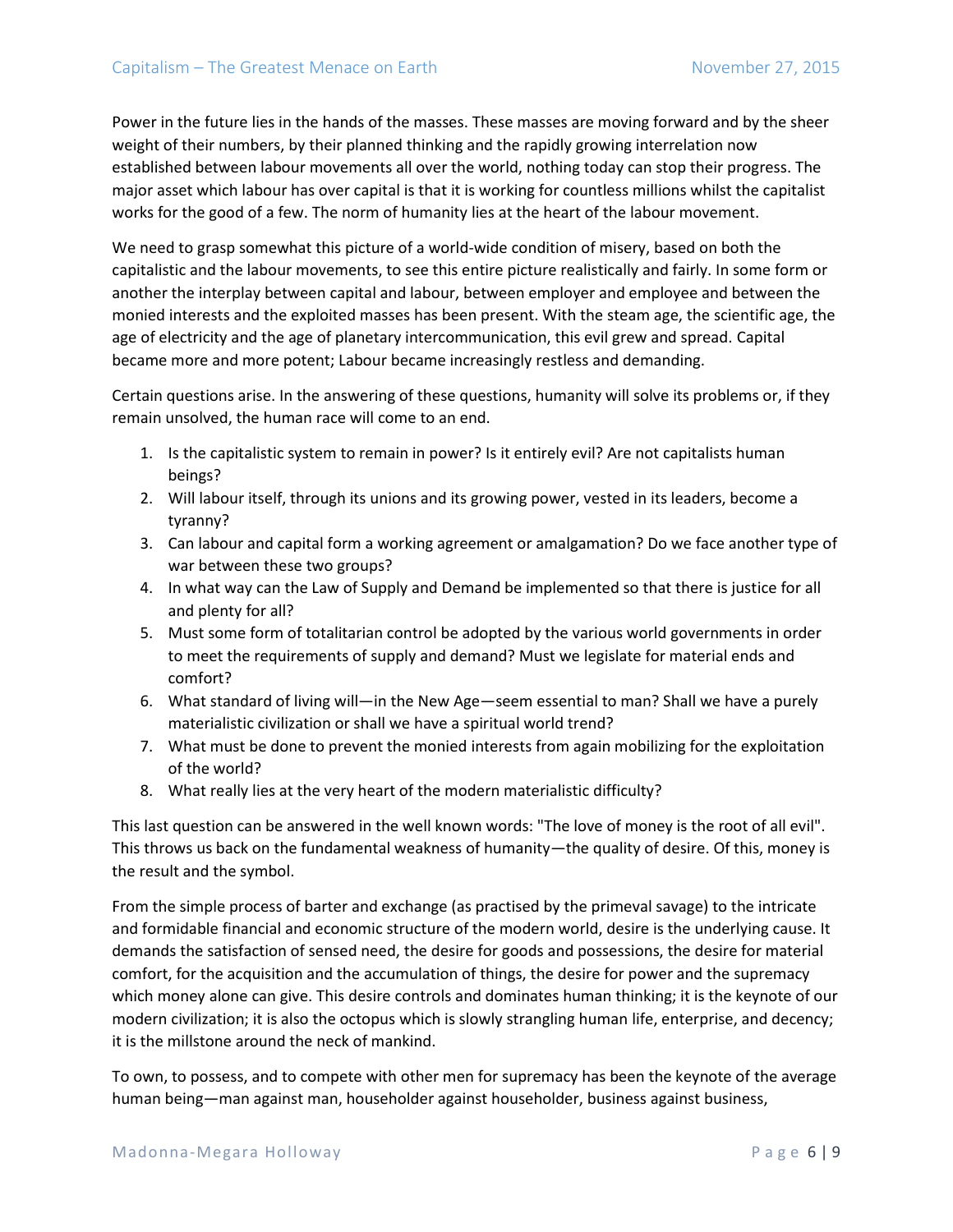organization against organization, party against party, nation against nation, labour against capital—so that today it is recognized that the problem of peace and happiness is primarily related to the world's resources and to the ownership of those resources.

The dominating words in our newspapers, over our radios, and in all our discussions are based upon the financial structure of human economy: banking interests, salaries, national debts, reparations, cartels and trusts, finance, taxation—these are the words which control our planning, arouse our jealousies, feed our hatreds or our dislike of other nations, and set us one against the other. The love of money is the root of all evil.

There are, however, large numbers of people whose lives are not dominated by the love of money and who can normally think in terms of the higher values. They are the hope of the future but are individually imprisoned in the system which, spiritually, must end. Though they do not love money they need it and must have it; the tentacles of the business world surround them; they too must work and earn the wherewithal to live; the work they seek to do to aid humanity cannot be done without the required funds; the churches are materialistic in their mode of work and—after caring for the organizational aspect of their work—there is little left for Christ's work, for simple spiritual living. The task facing the men and women of goodwill in every land today seems too heavy and the problems to be solved seem well-nigh insoluble. Men and women of goodwill are now asking the question: Can the conflict between capital and labour be ended and a new world be thereby reborn? Can living conditions be so potently changed that right human relations can be permanently established?

These relationships can be established, and for the following reasons:

- 1. Humanity has suffered so terribly during the past three hundred years that it is possible to bring about the needed changes, provided that the correct steps are taken before the pain and agony are forgotten and their effects have passed out of man's consciousness. These steps must be taken at once whilst patent evidences of the past are still present, and the aftermath of world war is before our eyes.
- 2. The release of the *quantum energy* of the atom will definitely be the inauguration of the New Age; it will so completely alter our way of life that much of the planning at present being done will be found to be of an interim nature; it will simply help humanity to make a great transition out of the materialistic system now dominating into one in which right human relations will be the basic characteristic. This new and better way of life will be developed for two main reasons:
	- a. The purely spiritual reasons of human brotherhood, of peaceful cooperative enterprise and the constantly unfolding principle of the Christ consciousness in the hearts of men. This may be deemed a mystical and visionary reason; it is already more controlling in its effects than is believed.
	- b. The frankly selfish motive of self-preservation. The release of atomic energy has not only put into human hands a potent force which will inevitably bring in a new and better way of life, but also a terrible weapon, capable of wiping the human family off the face of the earth.
- 3. The steady and selfless work of the men and women of goodwill in every land. This work is nonspectacular but surely founded on right principles and it is one of the main agencies for peace.

On account of this energy discovery capital and labour are each faced with a problem, and both these problems will reach a point of crisis in the next few years.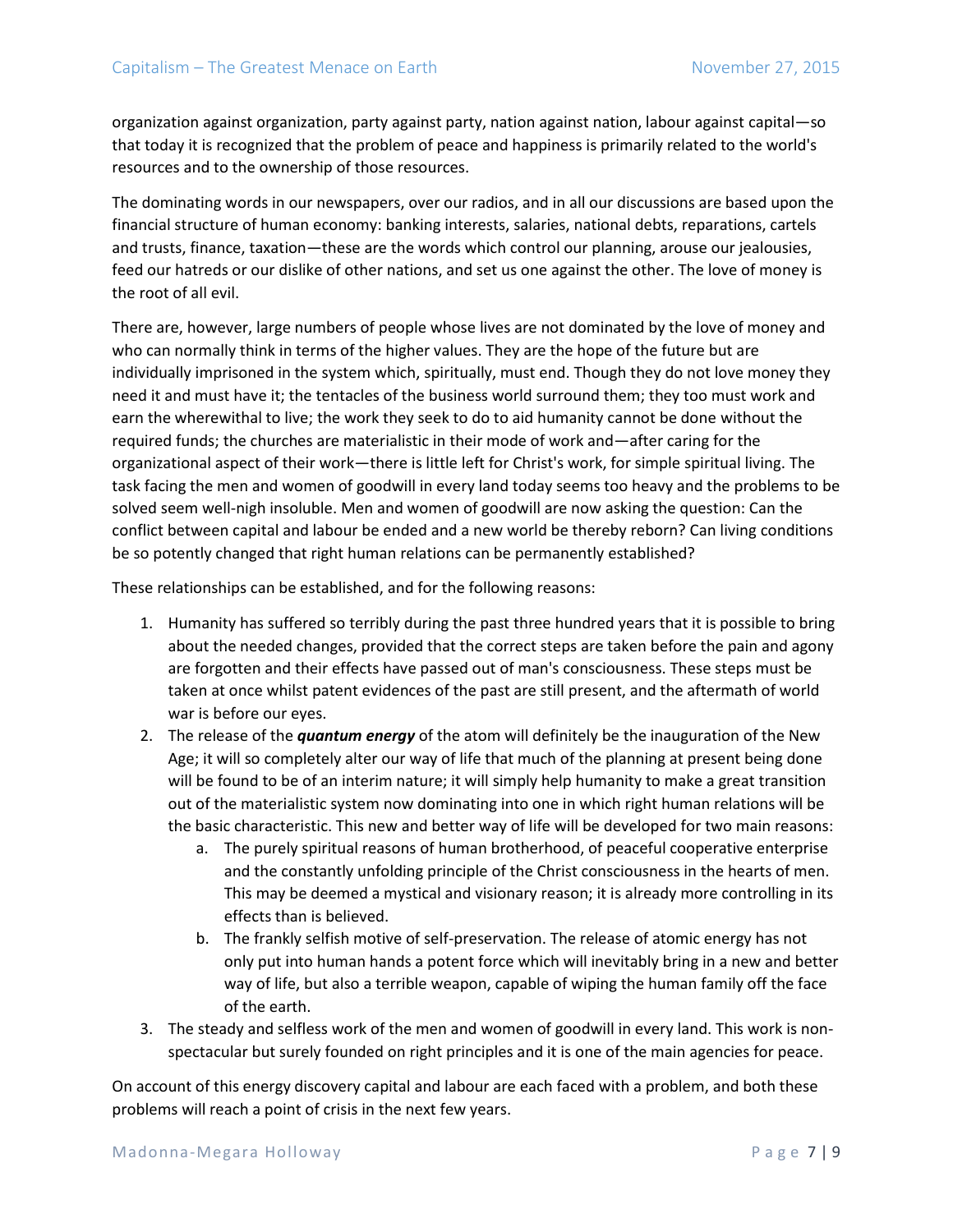Money, the accumulation of financial assets and the cornering of the earth's resources for organizational exploitation will soon prove utterly useless and futile, provided that these resources of energy and the mode of their release remain in the hands of the people's chosen representatives and are not the secret possession of certain groups of powerful men or of any one nation. Atomic/Quantum energy belongs to humanity as a whole. The responsibility for its control must lie in the hands of the men of goodwill. They must control its destiny and make it available along constructive lines for the use of men everywhere. No one nation should own the formula or secret for the release of energy. Until mankind, however, has moved forward in its understanding of right human relations, an international group of men of goodwill—trusted and chosen by the people—should safeguard these potencies.



If quantum energy is released into constructive channels and if it remains safely guarded by the right men, the capitalistic system is doomed. The problem of labour will then be the major problem of unemployment—a dreaded word which will be meaningless in the golden age which lies ahead. The masses will then be faced by the problem of leisure. This is a problem which when faced and solved will release the creative energy of man into channels undreamed of today.

The release of atomic energy is the first of many great releases in all the kingdoms of nature; the great release still ahead of humanity will bring into expression mass creative powers, spiritual potencies and psychic

unfoldments which will prove and demonstrate the divinity and the immortality of man.

All this will take time. The time factor must govern as never before the activities of the men of goodwill and the work of those whose task it is to educate not only the children and the youth of the world but also to train humanity in the major undertaking of right human relations and in the possibilities immediately ahead. The note to be struck and the word to be emphasized is humanity. Only one dominant concept can today save the world from a looming economic fight to the death, can prevent the uprising again of the materialistic systems of the past, can stop the re-emerging of the old ideas and concepts and can bring to an end the subtle control by the financial interests and the violent discontent of the masses. A belief in human unity must be endorsed. This unity must be grasped as something worth fighting and dying for; it must constitute the new foundation for all our political, religious and social reorganization and must provide the theme for our educational systems. Human unity, human understanding, human relationships, human fair play and the essential oneness of all men—these are the only concepts upon which to construct the new world, through which to abolish competition and to bring to an end the exploitation of one section of humanity by another and the hitherto unfair possession of the earth's wealth. As long as there are extremes of riches and poverty men are falling short of their high destiny.

The Kingdom of God can appear on earth, and this in the immediate future, but the members of this kingdom recognize neither rich nor poor, neither high nor low, neither labour nor capital but only the children of the one Father, and the fact—natural and yet spiritual— that all men are brothers. Here lies the solution of the problem with which we are dealing. The spiritual Hierarchy of our planet recognizes neither capital nor labour; it recognizes only men and brothers. The solution is, therefore, education and